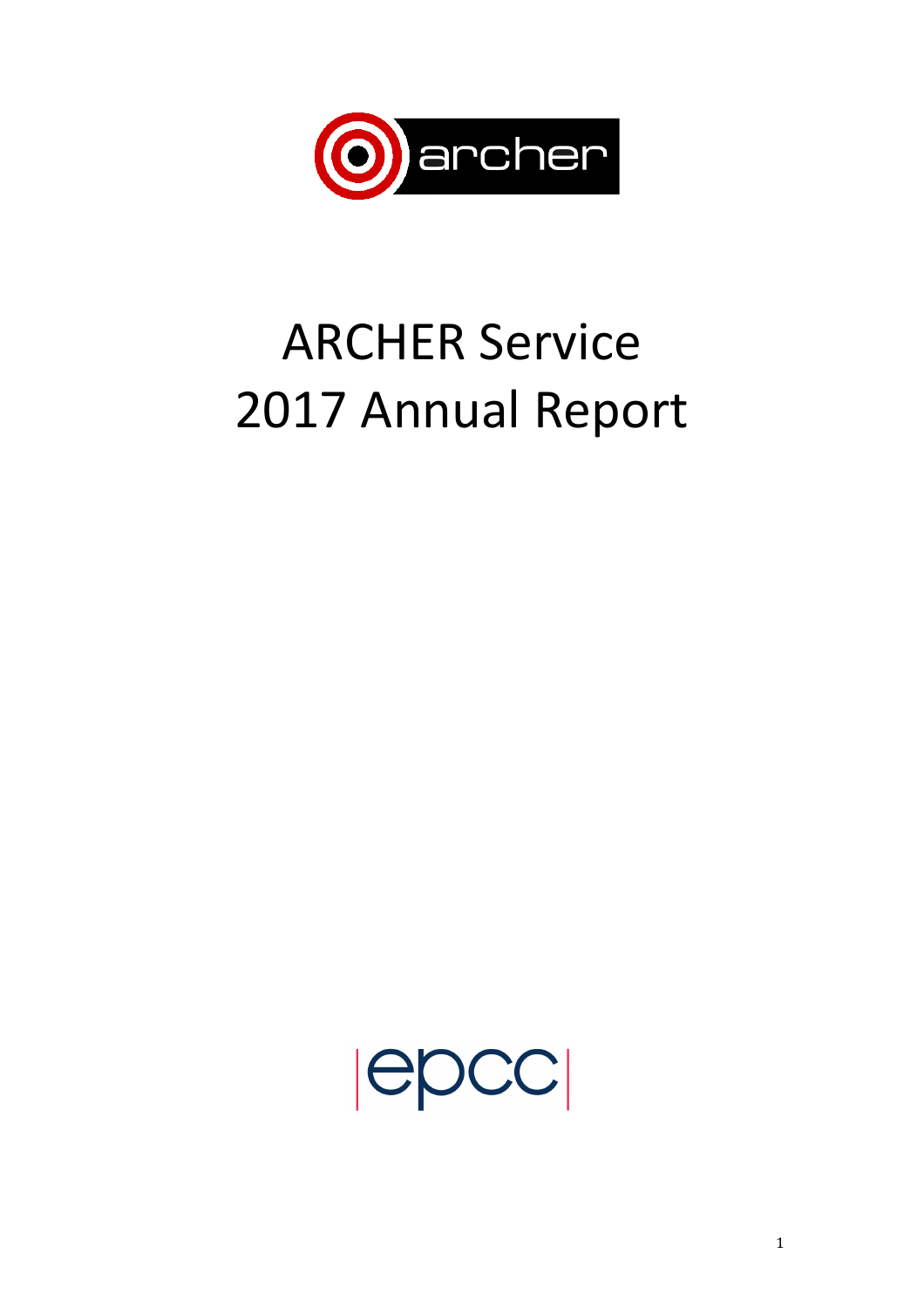# **Document Information and Version History**

| <b>Version:</b>          | 1.0                                                                                                                                   |
|--------------------------|---------------------------------------------------------------------------------------------------------------------------------------|
| Release<br><b>Status</b> |                                                                                                                                       |
| Author(s):               | Alan Simpson, Anne Whiting, Stephen Booth, Andy Turner, Felipe<br>Popovics, Steve Jordan, Harvey Richardson, Linda Dewar, Lorna Smith |
| Reviewer(s)              | Alan Simpson, Lorna Smith, Steve Jordan                                                                                               |

| <b>Version</b> | Date       | <b>Comments, Changes, Status</b>                            | Authors, contributors,<br>reviewers            |
|----------------|------------|-------------------------------------------------------------|------------------------------------------------|
| 0.1            | 2017-12-19 | Inputting initial information                               | Anne Whiting                                   |
| 0.2            | 2017-12-20 | Added highlights form OSG                                   | Linda Dewar                                    |
| 0.3            | 2018-01-04 | Added SP metrics and graphs, USL and<br><b>CSE</b> sections | Anne Whiting, Jo Beech-<br>Brandt, Andy Turner |
| 0.4            | 2018-01-09 | Added further details to OSG section                        | Linda Dewar                                    |
| 0.5            | 2018-01-09 | Added Cray Service Group section                            | <b>Felipe Popovics</b>                         |
| 0.6            | 2018-01-11 | Highlights added                                            | Anne Whiting                                   |
| 0.7            | 2018-01-12 | Added Cray CoE section                                      | Harvey Richardson                              |
| 0.8            | 2018-01-19 | Reviewed                                                    | Alan Simpson                                   |
| 0.9            | 2018-01-24 | Updates after review                                        | Anne Whiting                                   |
| 1.0            | 2018-01-25 | <b>Version for EPSRC</b>                                    | Alan Simpson, Anne<br>Whiting                  |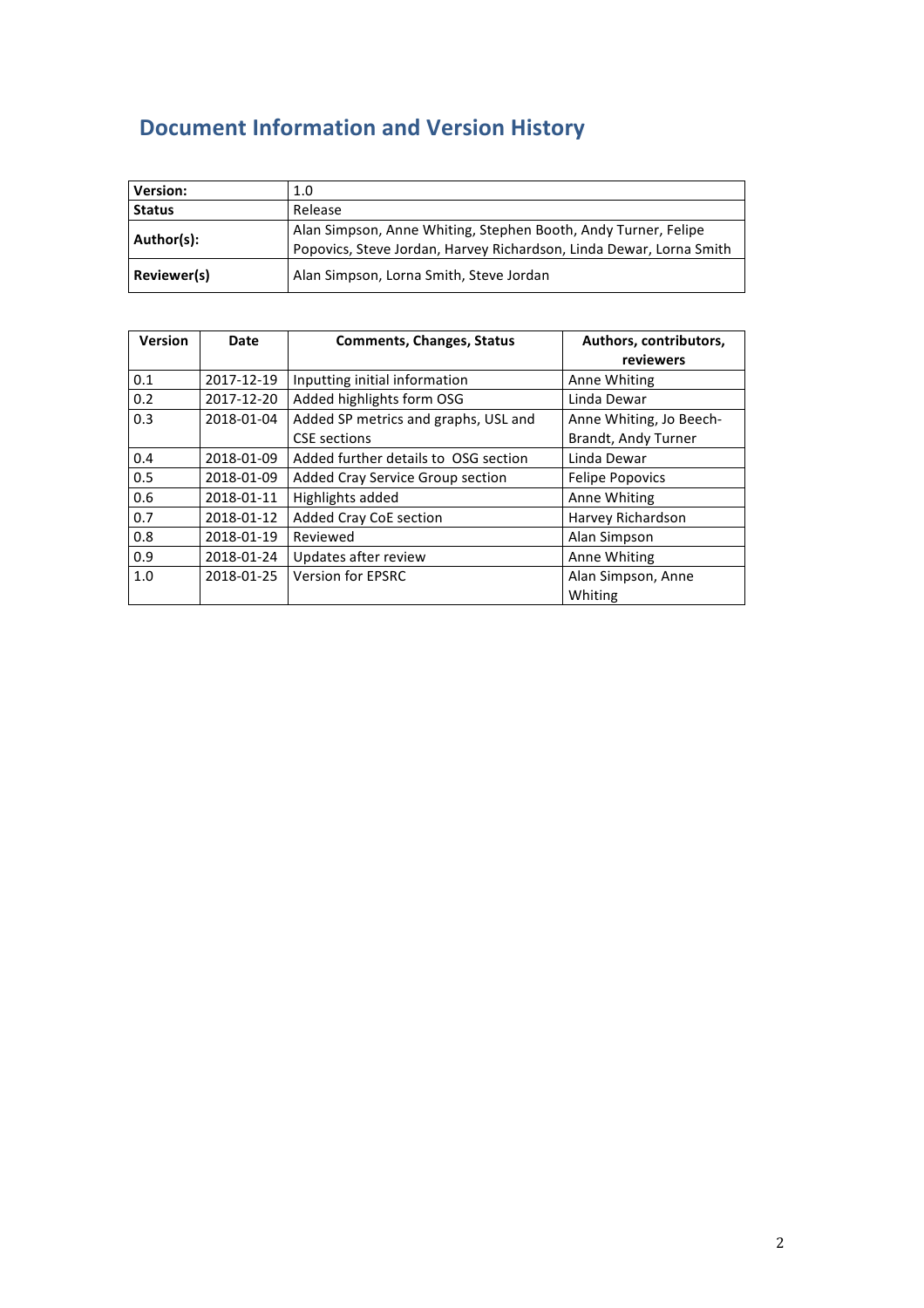# **Table of Contents**

| 1. |     |  |  |  |
|----|-----|--|--|--|
| 2. |     |  |  |  |
| 3. |     |  |  |  |
|    | 3.1 |  |  |  |
|    | 3.2 |  |  |  |
|    | 3.3 |  |  |  |
|    |     |  |  |  |
|    | 4.1 |  |  |  |
|    | 4.2 |  |  |  |
| 5. |     |  |  |  |
|    | 5.1 |  |  |  |
|    | 5.2 |  |  |  |
| 6. |     |  |  |  |
| 7. |     |  |  |  |
|    | 7.1 |  |  |  |
|    | 7.2 |  |  |  |
|    | 7.3 |  |  |  |
|    | 7.4 |  |  |  |
| 8. |     |  |  |  |
|    | 8.1 |  |  |  |
|    | 8.2 |  |  |  |
|    | 8.3 |  |  |  |
|    | 8.4 |  |  |  |
|    | 8.5 |  |  |  |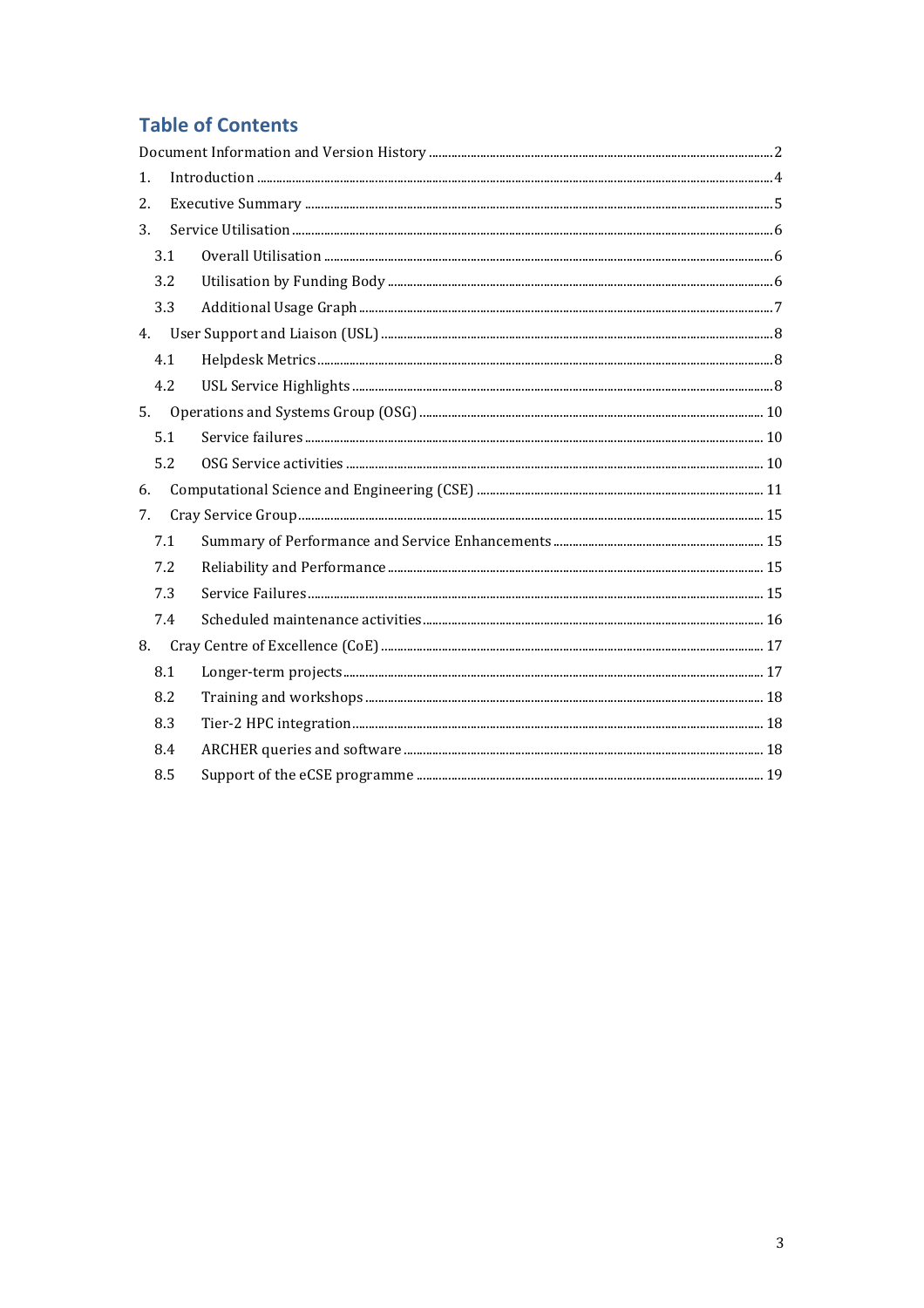# **1. Introduction**

This annual report covers the period from 1 Jan 2017 to 31 Dec 2017.

The report has contributions from all of the teams responsible for the operation of ARCHER;

- Service Provider (SP) containing both the User Support and Liaison (USL) Team and the Operations and Systems Group (OSG);
- Computational Science and Engineering Team (CSE);
- Cray, including contributions from the Cray Service Group and the Cray Centre of Excellence.

The next section of this report contains an Executive Summary for the year.

Section 3 provides a summary of the service utilisation.

Section 4 provides a summary of the year for the USL team, detailing the Helpdesk Metrics and outlining some of the highlights for the year.

The OSG report in Section 5 describes their four main areas of responsibility; maintaining day-to-day operational support; planning service enhancements in a near-to-medium timeframe; planning major service enhancements; and supporting and developing associated services that underpin the main external operational service.

In Section 6 the CSE team describe a number of highlights of the work carried out by the team in 2017. 

In Sections 7 and 8, the Cray Service team and Cray Centre of Excellence give a summary of their year's activities, respectively.

This report and the additional SAFE reports are available to view online at http://www.archer.ac.uk/about-us/reports/annual/2017.php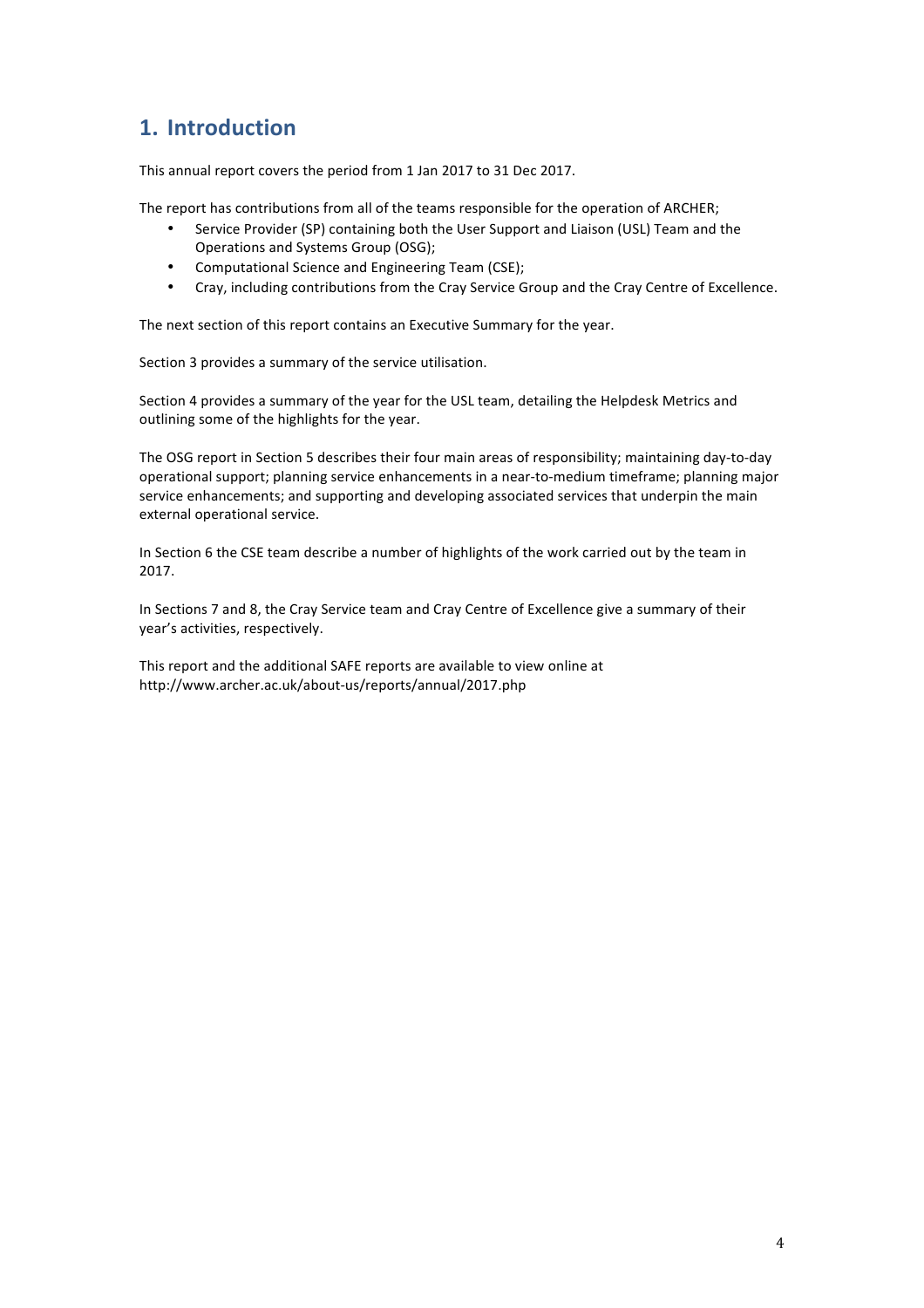# **2. Executive Summary**

The sections from the various teams describe highlights of their activities. This section gives a brief summary of highlights from the last year of the overall ARCHER service. More details are provided in the appropriate section of the document.

- Led by the CSE team together with SP and Cray, a new feed of data has been incorporated into the SAFE from the ARCHER system capturing (amongst other metrics) peak memory usage and total energy usage for all user jobs. The SAFE reporting provided allows the user community to calculate the energy costs and memory usage of HPC applications, memory use by projects/users, and memory use by difference science areas.
- A focus of the ARCHER training programme for 2017 has been exploiting collaborations with UK. EU and overseas partners to enhance the range and quality of training provision to the UK HPC community. Highlights included working with the new Tier 2 HPC facilities to deliver training appropriate to their local facility and exploiting links with EU projects to bring trainers from outside the UK to deliver advanced courses to UK users.
- The ARCHER service has long recognised the importance of fostering early career researchers, thereby supporting scientific talent to sustain and enhance the world-class research enabled by ARCHER. In 2017 the ARCHER Service ran a competition, with funding from EPSRC, to promote and encourage interactions, networking and collaboration between early-career ARCHER users and groups in the USA.
- Following 11 successful calls for applications, the targets for the eCSE programme were met and resulted in significant investment in staff and software development expertise all across the UK. EPCC also made an additional commitment to invest all the money awarded in the contract into the programme. We were therefore able to run an additional call in 2017 for proposals and fund an extra 6 software development projects.
- Administration of the HPC Tier-2 projects run by Peta-5 (led by University of Cambridge), HPC Midlands Plus (led by Loughborough University) and Cirrus (led by University of Edinburgh) has been incorporated into the ARCHER SAFE.
- On-site Cray personnel developed diagnostic software for the Lustre filesystem which records a high level of detail about application usage, to help in diagnosing and investigating potential performance problems. OSG integrated this into their monitoring and metrics systems and produced a dashboard which enables all service partners to see performance bottlenecks in realtime, so that issues take less time to detect and less time to resolve.
- In total, the Service handled 10082 queries in 2017, up from 7426 queries during 2016, meeting all query targets. Resolving user queries promptly allows users to maximise the research impact of the service. This level of support is only possible due to close and effective collaboration between all service partners.
- Responses received to the ARCHER Service annual user survey for 2016 were very positive, with the mean satisfaction score for the service of 4.3 out of 5. The highest rated aspect of the ARCHER service continues to be the helpdesk with a mean score of over 4.5 out of 5. Positive comments were received on the improvements to the queuing times after the priority changes were made. The annual user survey covering 2017 will be carried out in February 2018.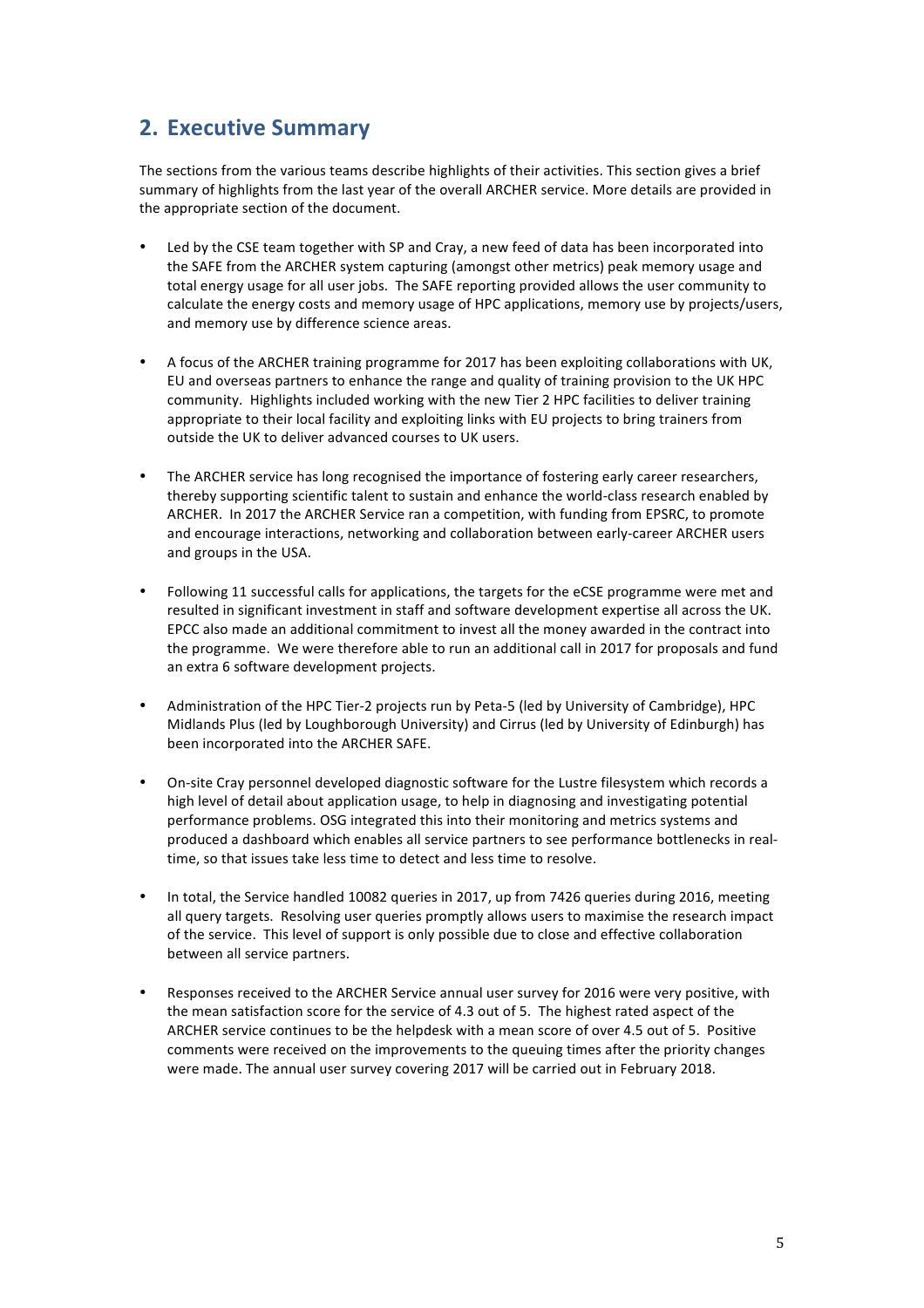# **3. Service Utilisation**

# **3.1 Overall Utilisation**

Utilisation over the year was 88%, down from 94% in 2016.



# **3.2 Utilisation by Funding Body**



The utilisation by funding body relative to their allocation can be seen below.

This bar chart shows the usage of ARCHER by the two Research Councils presented as a percentage of the total Research Council allocation on ARCHER.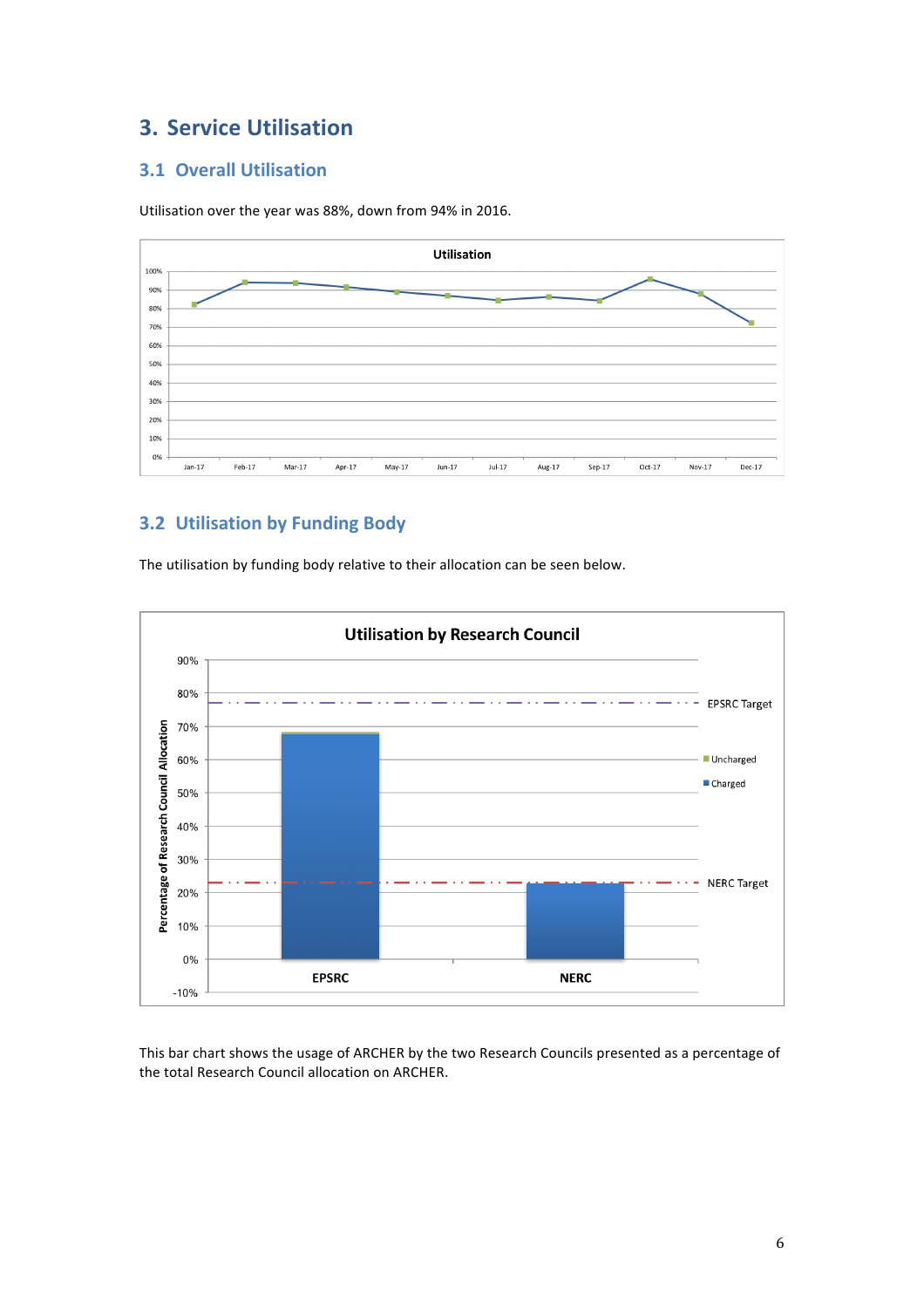## **3.3 Additional Usage Graph**

The following heatmap provides a view of the distribution of job sizes on ARCHER throughout 2017.



The heatmap shows that most of the kAUs are spent on jobs between 192 cores and 3,072 cores (8 to 128 nodes). The number of kAUs used is closely related to money and shows how the investment in the system is utilised.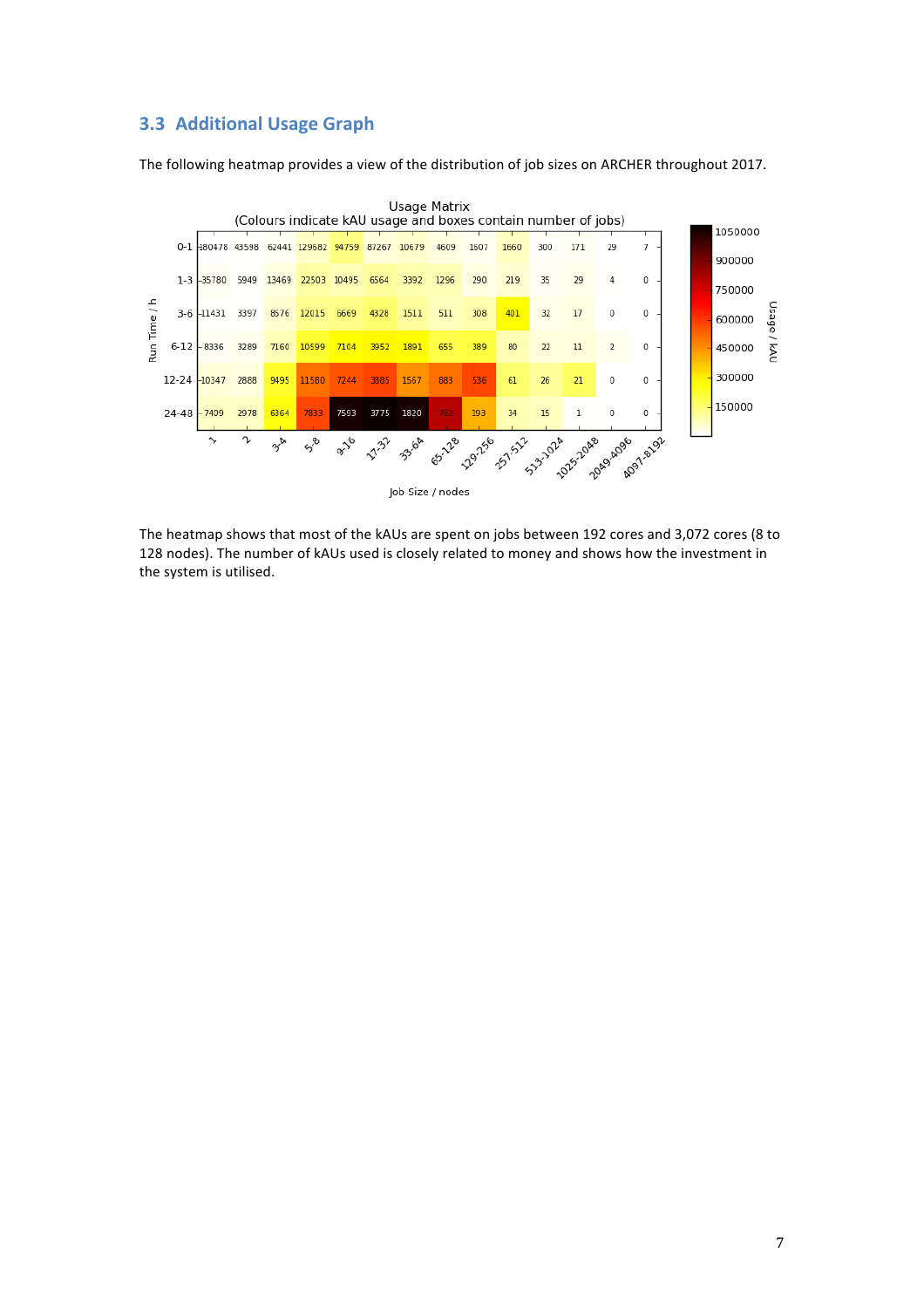# **4.** User Support and Liaison (USL)

## **4.1 Helpdesk Metrics**

#### **Query Closure**

It was a busy year on the Helpdesk with all Service level met. A total of 10,082 queries were answered by the Service Provider, up from 7426 queries during 2016, and over 98% were resolved within 2 days. In addition to this, the Service Provider passed on 136 in-depth queries to CSE and Cray.

|                      | <b>17Q1</b> | 17Q2 | 17Q3 | <b>17Q4</b> | <b>TOTAL</b> |
|----------------------|-------------|------|------|-------------|--------------|
| Self-Service Admin   | 2297        | 2021 | 2517 | 1213        | 8048         |
| Admin                | 551         | 411  | 381  | 414         | 1757         |
| Technical            | 78          | 51   | 87   | 61          | 277          |
| <b>Total Queries</b> | 2926        | 2483 | 2985 | 1688        | 10082        |

#### **Other Queries**

In addition to the Admin and Technical Queries detailed above, the Helpdesk also dealt with Phone queries, Change Requests, internal requests and User Registration.

|                             | 1701 | 1702 | 1703 | 1704 | <b>TOTAL</b> |
|-----------------------------|------|------|------|------|--------------|
| <b>Phone Calls Received</b> | 91   | 115  | 97   | 64   | 367          |
| <b>Change Requests</b>      |      |      |      |      |              |
| User Registration Requests  | 291  | 305  | 278  | 169  | 1043         |

It is worth noting that the volume of telephone calls was low throughout the year. Of the 367 calls received in total, only 66 (18%) were actual ARCHER user calls that resulted in queries. All phone calls were answered within 2 minutes, as required.

# **4.2 USL Service Highlights**

#### **User Survey 2016**

The annual user survey was run in February 2017. The number of responses to the ARCHER user survey was 161 compared to 153 in 2014 and 230 in 2015. The feedback was very positive, with the mean score for overall satisfaction being 4.3 (on a scale of 1 (unsatisfactory) to 5 (excellent)). The helpdesk feedback was particularly favourable with a mean score of 4.5. Positive comments on the service included "If we did not have access to ARCHER, we would not be able to do our science! It is *an essential service for the UK".* Positive feedback was also received from multiple users on the improvements to the queuing times after the priority changes were made.

#### **Tier 2 integration and first RAP call**

Tier 2 administration and helpdesk functionality have been integrated into the ARCHER SAFE for Peta-5 facility (led by University of Cambridge, HPC Midlands Plus (led by Loughborough University) and Cirrus (led by University of Edinburgh).

Early access projects were set up and run on Cirrus. The first Instant Access and RAP calls for Cirrus and other Tier 2 machines have been run and projects set up. The Tier 2 Technical Working group has been established to guide the Tier 2 infrastructure across the UK.

#### **ARCHER Champions**

Two very successful ARCHER Champions Workshops have been run in Leeds and Daresbury respectively in 2017 with the aim of promoting an integrated infrastructure and sharing best practice between Tier 1 and Tier 2 communities and support teams. Planning is underway for further events in 2018.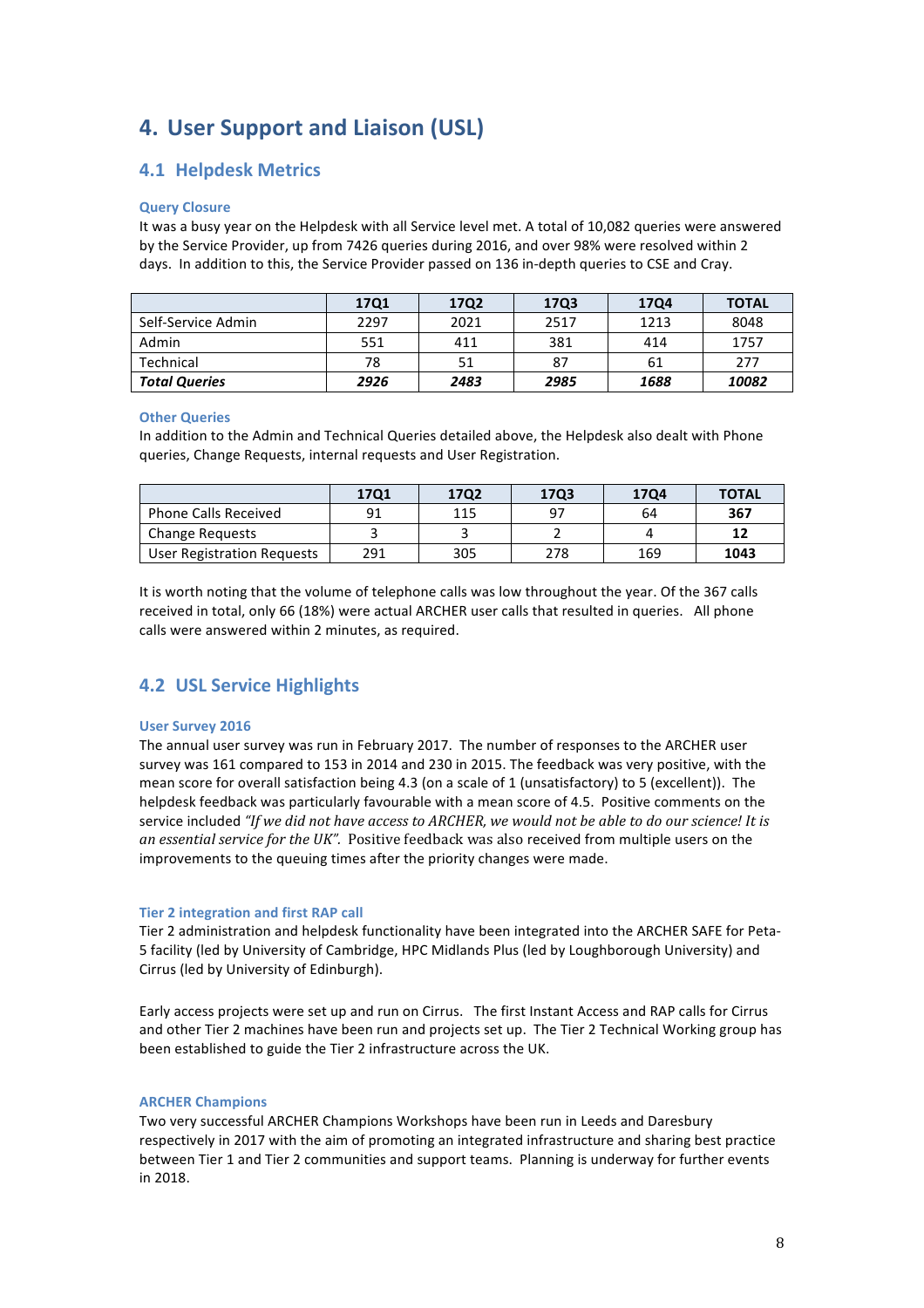#### **KNL usage**

The Cray 12-node XC40 KNL system continues to be well used by the wider user community both to run appropriate jobs and to compare performance of codes between standard ARCHER nodes and the KNL nodes:

- 23.4% utilization over the period
- 272 users
- 20,867 jobs
- 8,962 kAUs used
- KNL user survey run
- Consultation was carried out with users on memory configuration options
- Benchmarking is ongoing of code performance between the KNL system and the main ARCHER system

#### **SAFE** improvements

Improvements have been made to the SAFE project overview reports, including the ability for PIs to track file usage over time for their consortia or project to ensure they stay within file quota limits. Excessive numbers of files can impact machine performance and are difficult to manage at the end of projects when files are moved off to other locations or deleted.

#### **Weekly user digest mailings**

Weekly digest user mailings communicating relevant service highlights and upcoming training courses are now being sent out every Tuesday with the mailing content available in the ARCHER website News section. The mailings help to ensure the user community has a consistent method of keeping up to date with upcoming events and news, and positive user feedback has been received.

#### **ISO 9001:2015 Quality Management Certification**

ISO 9001:2015 certification was achieved in February 2017, passing with flying colours and very few audit findings. The process of implementing ISO 9001 has been very positive, helping to embed a culture of continual service improvement and process improvement with the goal of improved service to the user community. Whilst previously service improvement was carried out on a more ad hoc basis, the quality management system provides a framework to ensure that the results of improvement initiatives are tracked, measured and documented to ensure they are effective. Work is underway to prepare for the second external audit, taking place in February 2018, which will assess how well processes are performing in delivering services to the user community.

#### **ISO 27001:2013 Information Security Certification**

EPCC has embarked on the process of implementing ISO 27001:2013 with an aim for certification in 2018. This standard specifies the requirements for establishing, implementing, maintaining and continually improving an information security management system. It also includes requirements for the assessment and treatment of information security risks tailored to the needs of the data owners and the organisation. Implementing ISO 27001 will allow us to demonstrate that EPCC follows best practice when handling user data, which is increasingly important in this era of big data and GDPR (data protection requirements).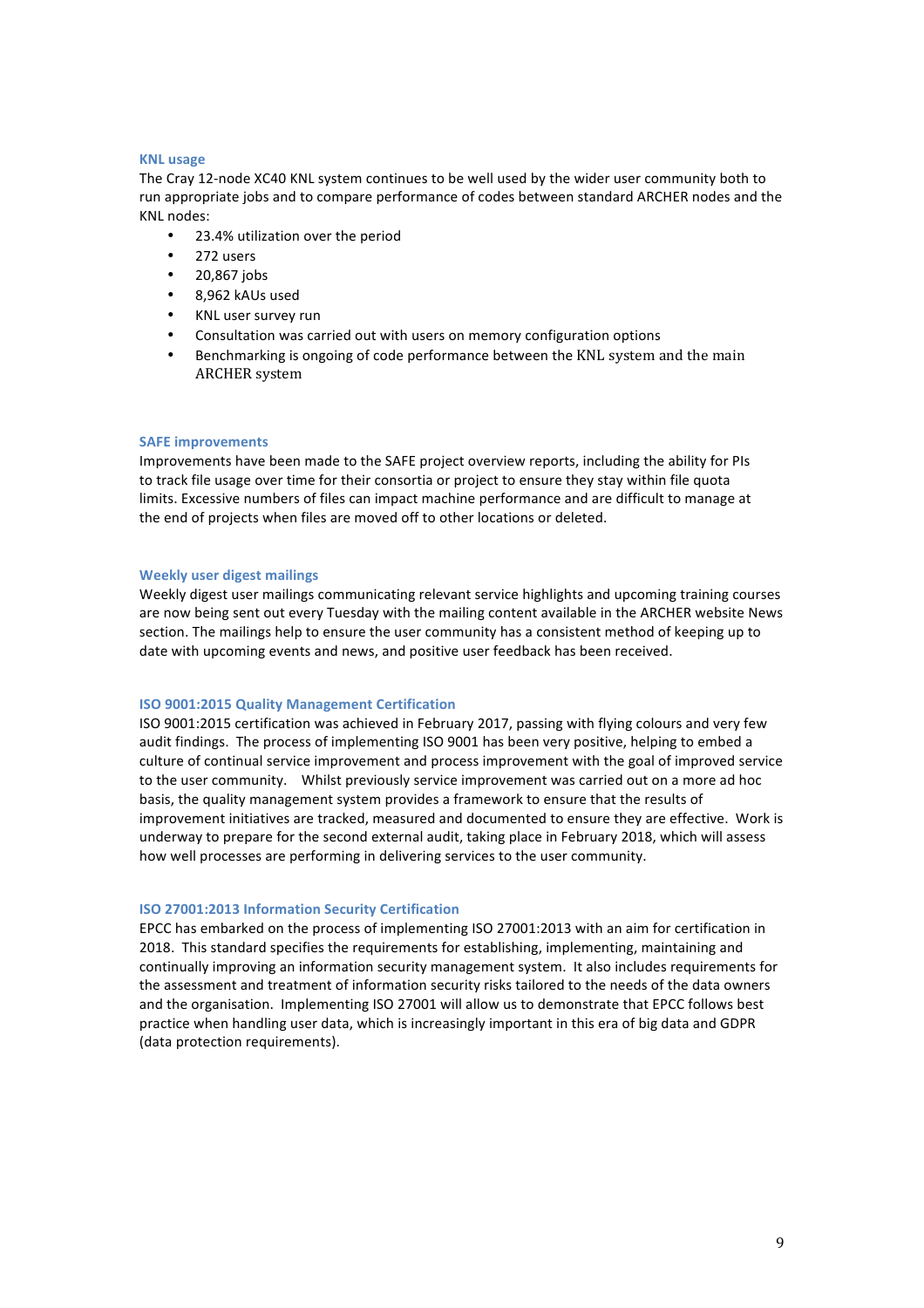# **5. Operations and Systems Group (OSG)**

## **5.1 Service failures**

There were no SEV1 Service Failures in the period as defined in the metric.

## **5.2 OSG Service activities**

Principal activities undertaken (in addition to day-to-day operational activities) included:

- Operating system and applications software support:
	- Installing regular compiler and programming development upgrades
	- Supporting OS enhancements to external login nodes.
	- Successful upgrade to CLE5.2UP04
- Systems Administration:
	- Improved the throughput of the Serial queues by changing the default number of CPUs allocated to jobs.
	- Increased the amount of memory available to users on the eslogin nodes in response to a more memory-hungry version of the Cray compiler as a result of the May Programming Environment upgrade.
	- Implemented enhancements to the system monitoring by including the internal nodes and automatic paging of on-call Cray staff.
- Supporting Cray operations on Site:
	- Worked closely with Cray on-site staff on the root cause analysis of the eslogin/espp failures in Q1.
	- Developed graphical representations of Lustre data to identify some of the causes of poor filesystem performance.
	- Shared maintenance sessions with Cray to reduce the overall number of outages.
	- Security:
		- Continued respond to CERT advisory and apply mitigation measures in particular the wellpublicised "Stack-clash" vulnerability.
		- Installed Cray-supplied security field notices.
		- Successfully tested the use of 2FA on the TDS.
- Outreach:
	- Attended two UKCSF meetings: ACF in March and Met Office in September.
	- Attended Supercomputing 17 and Computing Insight UK in December
	- Attended ARCHER Champions in Leeds
	- Working with Zenotech to test the EPIC job submission portal on the TDS.
- Looking ahead:
	- Investigating options to increase the ACF-Janet bandwidth.
	- Planning to upgrade to PBS 13.408 in Q1.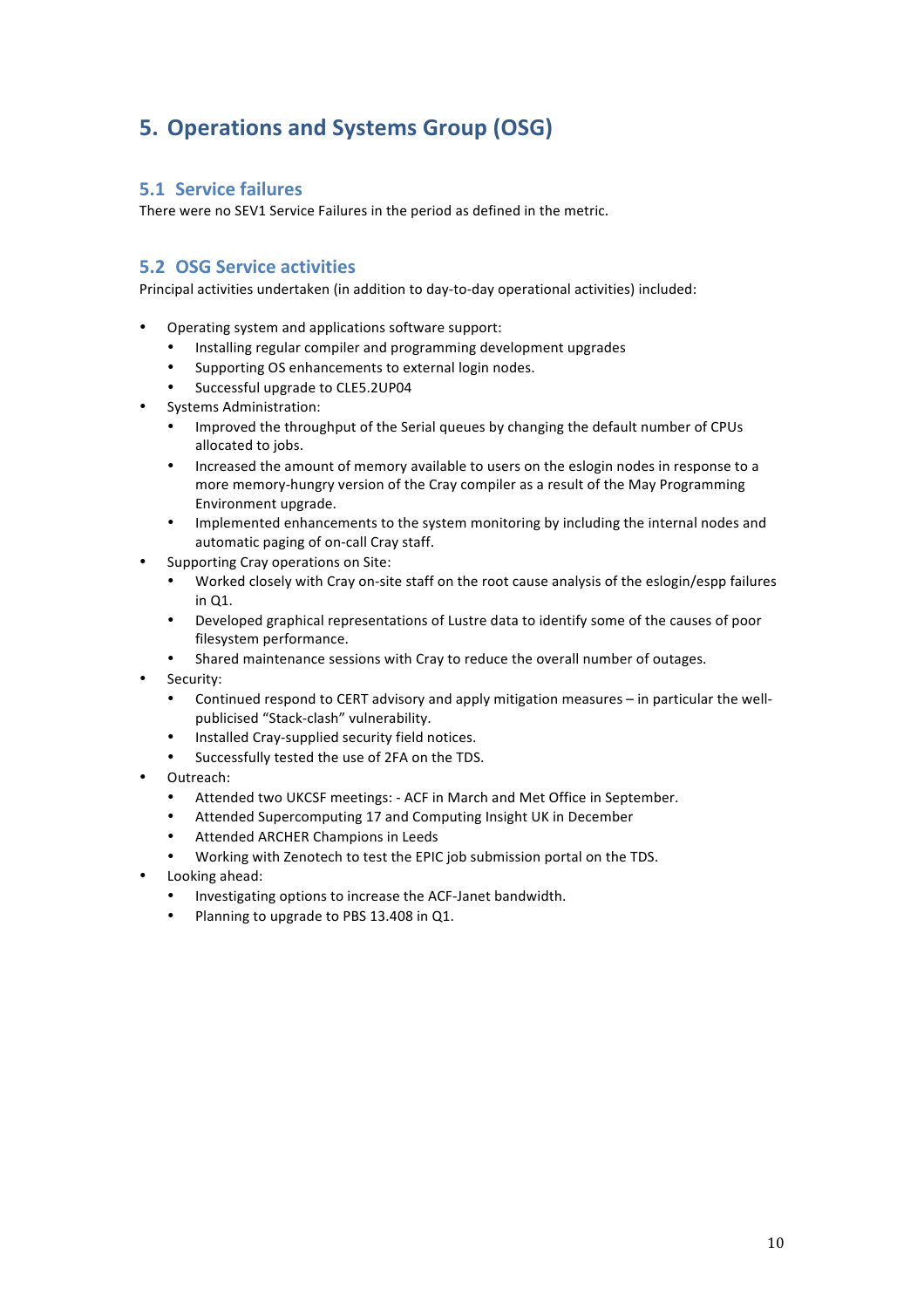# **6. Computational Science and Engineering (CSE)**

#### **Memory use analysis to enhance future national services**

One of the key decisions to be made when designing a new HPC service is to understand the requirements for memory per node needed by user applications. It is generally expensive to supply higher amounts of memory so knowing what the maximum memory requirements for any service is key information. In the past, the amount of memory required has been specified using anecdotal evidence from the user community or measured using small numbers of runs on benchmarks. On ARCHER, there is the potential to capture memory use data for all running applications automatically to build up a true statistical picture of how memory capacity is used on the UK national service. The ARCHER centralised CSE team led a project to enable this functionality on ARCHER and to provide a useful quantitative analysis that could be used in the design of future UK national supercomputing services. This project required the CSE team to coordinate input from Service Provision (for enabling data collection and data access), from Cray (to understand what data could be collected and its format), from the SAFE development team (to incorporate the data into the ARCHER SAFE database), and from the CSE team itself (to provide data analysis expertise and interpretation of the results).

This work resulted in a new feed of data into the SAFE from the ARCHER system that captures (amongst other metrics) peak memory usage and total energy usage for all user jobs. Incorporating this data into the SAFE database allows us to analyse this data in several interesting ways; for example, memory use by HPC applications, memory use by projects/users, and memory use by difference science areas. This analysis is only possible in SAFE where we are able to link multiple data streams. Using this new data, the CSE team and Prof. Simon McIntosh-Smith (a HPC hardware expert from the University of Bristol) analysed the memory use by all applications over a full year of ARCHER use to provide insight into memory use patterns by job size and software application type.

The analysis, published as a paper at Supercomputing 2017, showed that the majority (65%) of use on ARCHER in the year used less than 12 GiB/node of memory (0.5 GiB/core) and 85% of use required less than 24 GiB/node (1 GiB/core). These numbers are significant as they suggest that a large majority of users on ARCHER use would still be able to run if a future service had new memory technology that offered high performance gains at the expense of reduced capacity.

#### **Community engagement and leadership in training**

A major feature of this year's ARCHER training programme has been the way in which we have leveraged collaborations with UK, EU and overseas partners to enhance the range and quality of training provision to the UK HPC community.

Examples from the 2017 programme include:

- Collaborating with the CDTs in Next Generation Computational Modelling at the University of Southampton and Condensed Matter at Heriot-Watt University to deliver training for their PhD students in parallel programming, software development and data carpentry skills.
- Running an Introduction to HPC course for the Alan Turing Institute's Doctoral Training scheme.
- Leveraging support from our PRACE Advanced Training Centre to offer travel bursaries to courses, including the week-long ARCHER Summer School in Edinburgh.
- Working with Women in HPC to promote diversity at specific events such as an MPI course in London, and general awareness-raising through a virtual tutorial.
- Using our extensive contacts in the SSI project to develop a pool of helpers to provide support at software and data carpentry courses.
- Working with the new Tier 2 HPC facilities to deliver training appropriate to their local facility, for example, a GPU course in Daresbury, and a KNL course in Cambridge.
- Exploiting links with EU projects to bring trainers from outside the UK to deliver advanced courses to UK users, such as PGAS training from INTERTWinE and HPC tools training from VI-HPS members in Germany.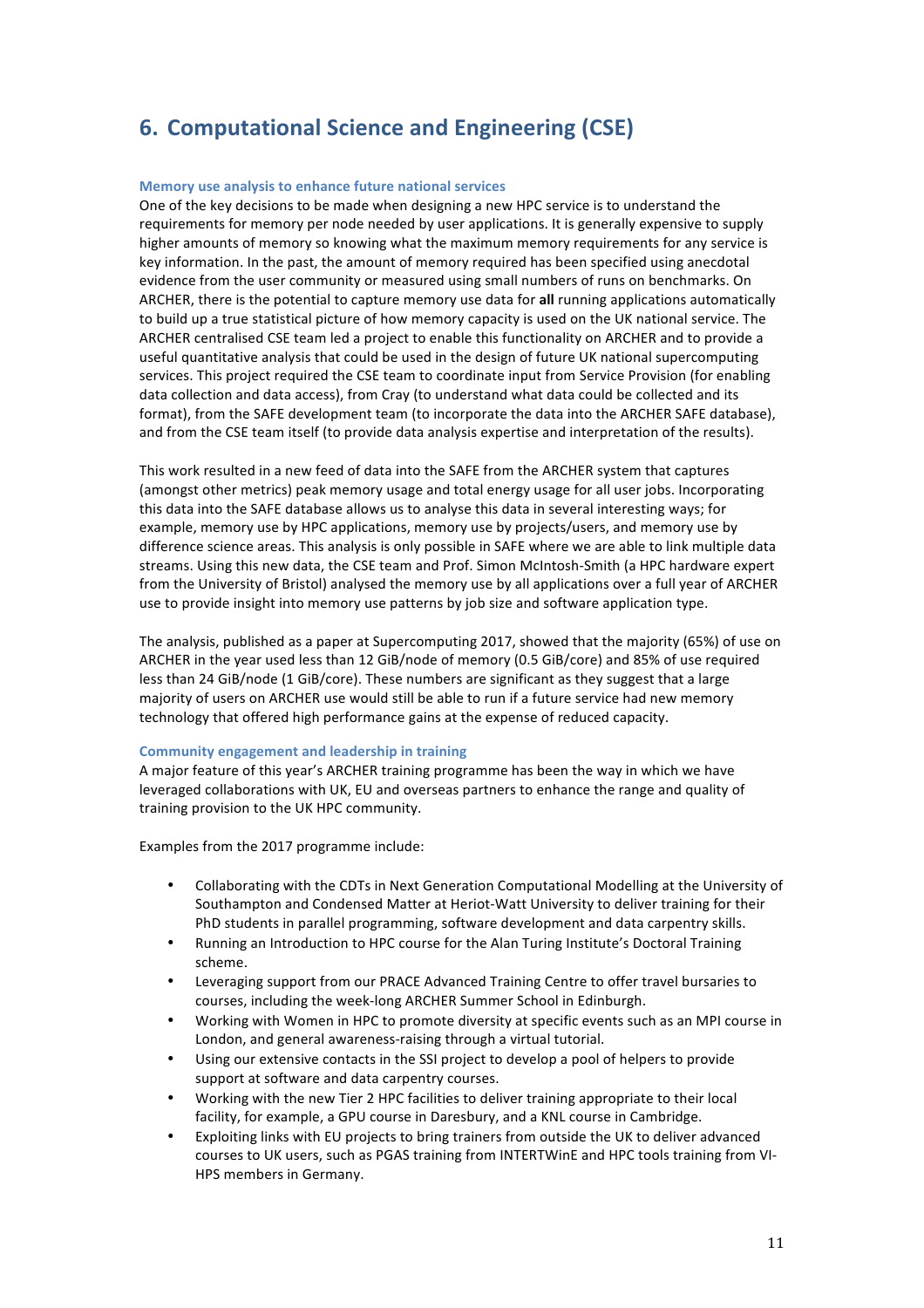- Using material from our MSc in HPC to develop a new course in Data Analytics for HPC which runs on the RDF Data Analytics Cluster.
- Promoting the free Supercomputing MOOC, developed under PRACE, to the UK community. 25% of the 6,000 joiners for the two runs in 2017 were from the UK.

We continue to exploit new collaborations to develop innovative material and delivery methods. We are active in the development of the new HPC Carpentry course which we plan to offer to ARCHER users in 2018. We have also worked with trainers from the US XSEDE project to understand the way they use interactive web technology to live stream technical courses to a remote audience while still offering face-to-face support via a distributed network of training hubs. We will use this delivery method to run an online MPI course at the start of 2018, with technical help supplied from the ARCHER Champions and UK RSE communities.

#### ARCHER eCSE programme: new science above and beyond requirements

The Embedded CSE (eCSE) programme provides funding to the ARCHER user community to develop and enhance the software underpinning research output on ARCHER. Investment in the software directly enhances the research output and resulting economic and societal impact. The programme was required to award and fund an average of 14 full time software engineers across the 5 years of the service. Following a series of regular and successful calls for applications (11 in total), this target was met and resulted in significant investment in staff and software development expertise all across the UK.

In addition, EPCC made a commitment to invest any remaining money awarded in the contract into the programme. This not-for-profit approach was designed to ensure the programme provided maximum benefit to the UK research community. Having fulfilled our contractual obligations, with the remaining funds we were able to run an additional call for proposals and fund an extra 6 software development projects.

These 6 projects provide over 3 years of staff effort and are dispersed across the UK: from Plymouth, through Loughborough, Leeds, Daresbury and Durham to Glasgow, St Andrews and Edinburgh. They involve a range of computational developments including enhanced parallelisation strategies, new libraries, implementation of new algorithms and enhanced interfaces.

The resulting research enabled on ARCHER is broad and significant:

- enhanced seismology simulations;
- new, larger and more complex computations in offshore renewable energy and offshore and coastal engineering;
- enhanced simulations of polydisperse granular materials used in, for example, geomaterials, avalanches and landslides, crushing of mining ores and food processing;
- a step change in the ability to model the effects of clouds, currently the greatest uncertainty in weather and climate prediction;
- high-resolution flood risk modelling at regional to national scales;
- more accurate prediction of complex jet noise, aimed at reducing the impact of the expansion of aircraft fleets and airports – and thus aircraft noise - on communities.

Overall, the not-for-profit approach of the service has resulted in significant benefit, providing additional employment and skills development in the UK computational science community and facilitating enhanced societal and economic impact from the research conducted on ARCHER.

#### **Early-career researchers: building links with the USA**

The ARCHER service has long recognised the importance of fostering early career researchers, thereby supporting scientific talent to sustain and enhance the world-class research enabled by ARCHER.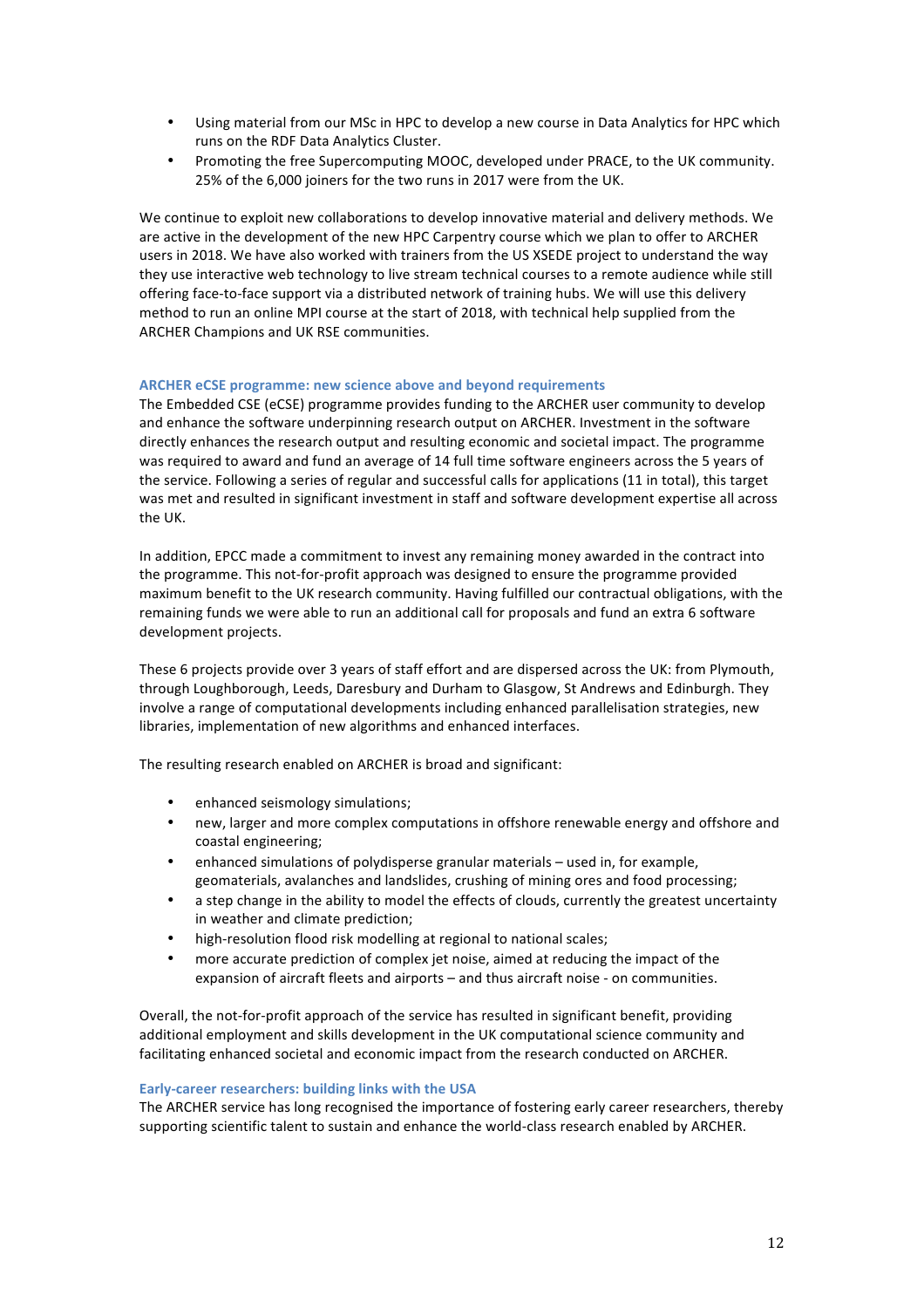In this vein, we recently ran a competition, with funding from EPSRC, to promote and encourage interactions, networking and collaboration between early-career ARCHER users and groups in the USA.

The aim was to capture the best science being carried out on ARCHER by early career researchers and to enable these researchers to generate new collaborations with the USA to further enhance their research.

Each winning entry received £3000 in travel money, and this is being used for a range of travel: to spend time embedded in a research group, to visit multiple researchers to facilitate new collaborations and to broaden horizons through attendance and presentation at relevant conferences.

These winners of the competition come from a range of disciplines across EPSRC's remit and showcase the exciting science being carried out by early career researchers on ARCHER. Highlights include:

- helping to prevent pipeline blockages in the oil and gas industry:
- improving the performance of solar [power] by studying photovoltaic panel materials;
- and simulating combustion engines to improve efficiency and to reduce environmental impact.

The Awards were presented at an evening reception at the Royal Geographical Society in London on 28th September 2017 in a 'Celebration of new and enhanced international research opportunities in computational science' providing an opportunity for the winners to network with those in the ARCHER community and with Research Software Engineers from across the UK. The winners will come together once again in April 2018 to share the impact of the awards they received with the wider research community.

An area of the ARCHER web site has been created to showcase the work of these and other early career researchers on ARCHER and highlight the importance of early career researchers to the service. See: http://www.archer.ac.uk/community/earlycareer/earlycareerindex.php

#### **Women in HPC: Recognition, Growth and Sustainability**

Women in HPC is now four years old and is an ongoing highlight of the ARCHER service. The organisation held its second full-day workshop at SC17 in Denver in November 2017. Women in HPC has run the greatest number of events to date this year, with events in the UK and internationally, finishing with a 'Women in HPC partner' event in South Africa in December.

WHPC was also once again recognised by the community in winning the HPCWire Readers' Choice Award for Diversity in 2017. This was the third year that the initiative has been recognised, despite growing competition, and this is recognition that the community welcomes the impact that the movement is making both in the UK and abroad.

Our full day workshop at SC17, our seventh international workshop, was the best received so far, with 105 participants and 16 early career women presenting their work. Alongside this event WHPC organised for all early career presenters to be offered a mentor. The mentoring began in late September, and included training for mentors as well as mentees. This is possibly the first example of a dedicated HPC mentoring program that has taken place almost entirely online. WHPC also organised a mentoring breakfast where mentors and mentees could meet in a relaxed environment at SC17, hopefully taking the opportunity to plan their week ahead.

2017 has also seen the increase in WHPC's activities specifically to promote careers for women, both by improving recruitment and by providing career networking opportunities. At both ISC17 and SC17 we held networking events with an emphasis on careers. At ISC17 we focused on asking our attendees what employers could do to improve their recruitment practices and this formed the basis for our SC17 BoF on improving recruitment and selection procedures to diversity the workforce. At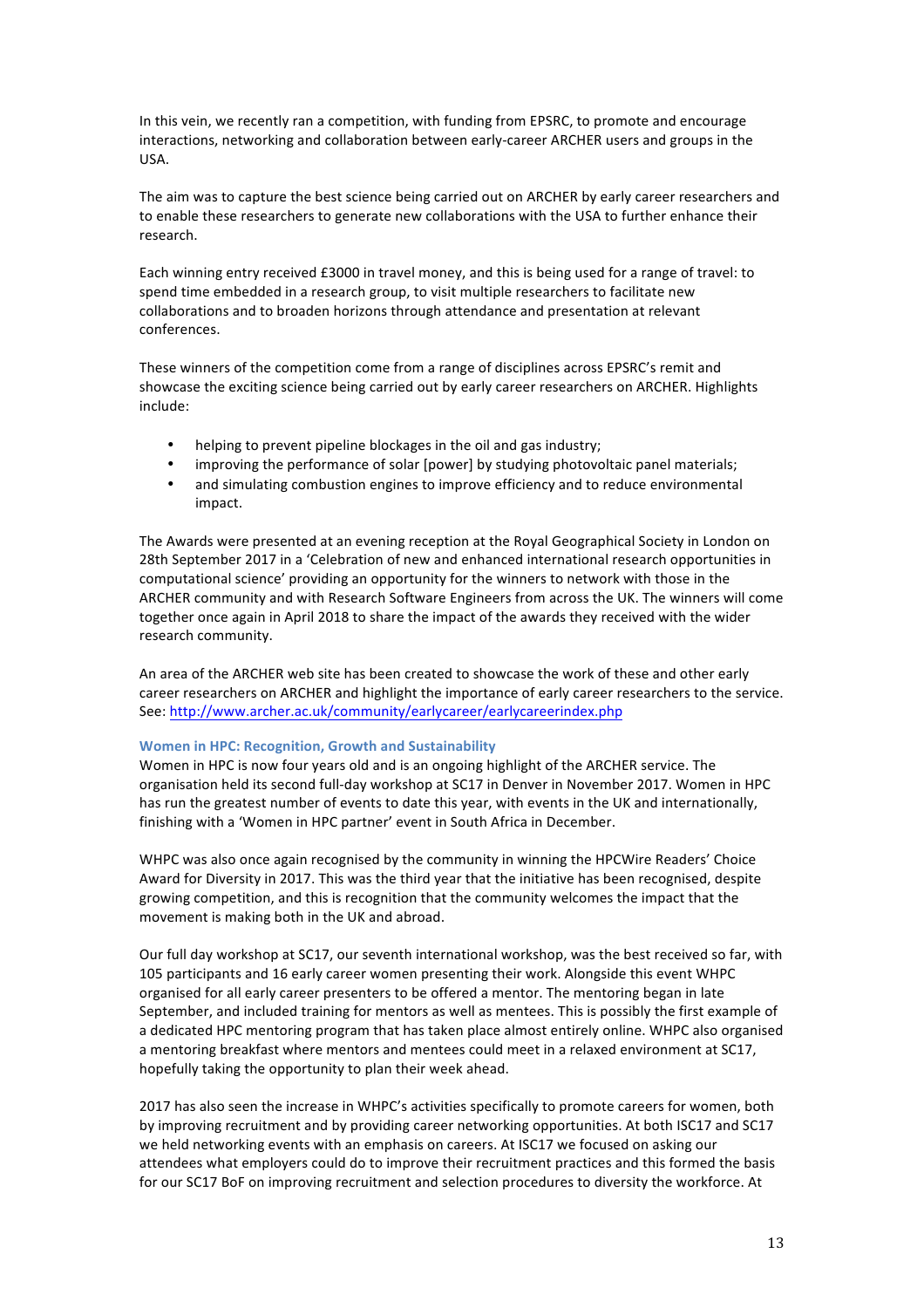SC17 our evening networking event brought together our supporters who were seeking to employ more diverse candidates with women seeking their next opportunity.

At the end of 2017 WHPC also reorganised its management. It is now bigger than the few individuals from the ARCHER team who initiated the project back in 2013. Funding now needs to incorporate a more diverse range of resources and, as such, a new Executive Committee has been appointed and will focus on introducing a sustainable model for WHPC in early 2018.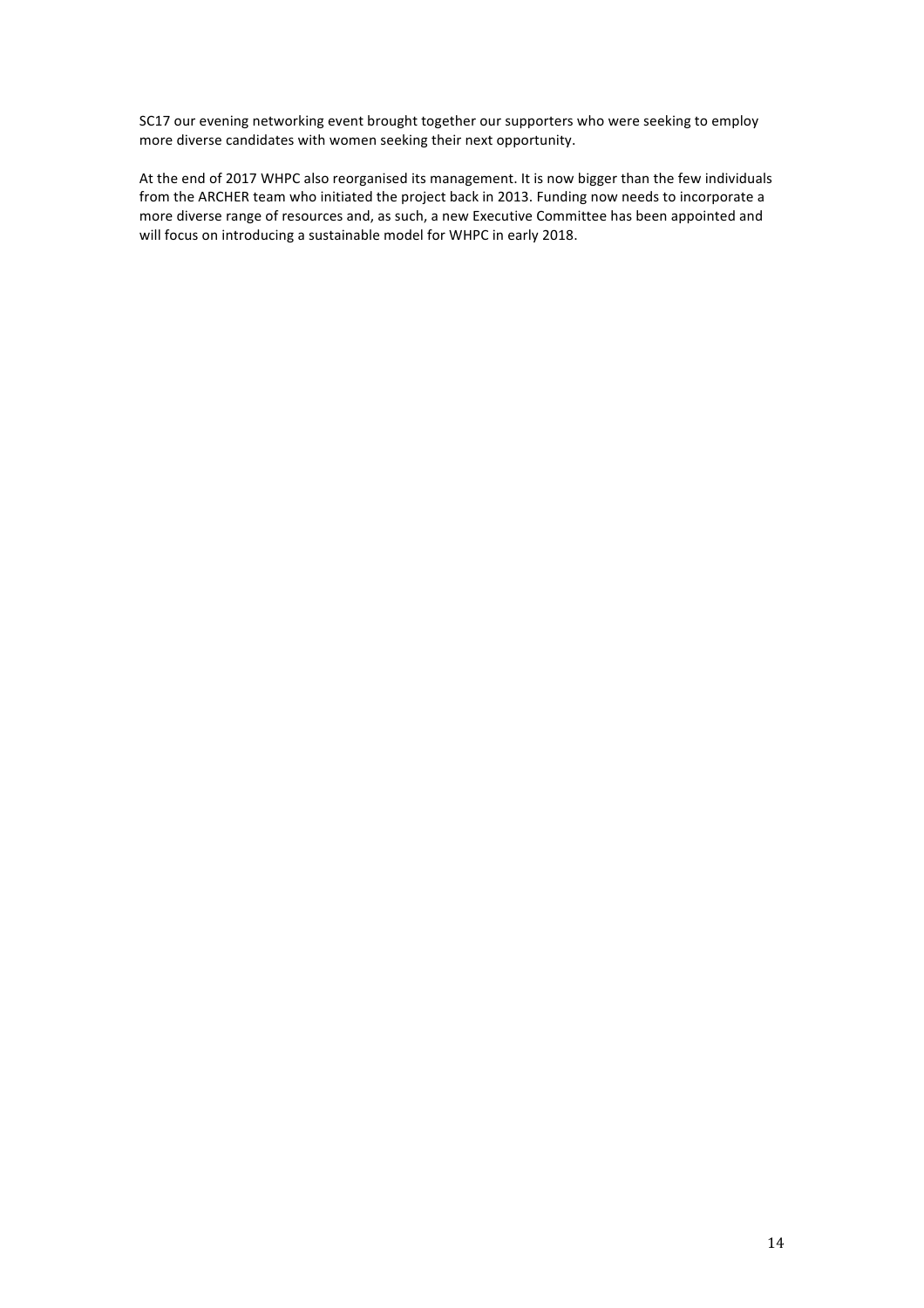# **7. Cray Service Group**

## **7.1 Summary of Performance and Service Enhancements**

2017 has been another excellent year for the ARCHER service with a very stable technology environment facilitating high resource utilization for the user community. New features and fixes were introduced to the ARCHER service with the installation of Cray's CLE 5.2 UP04 operating system in April 2017. In addition, regular updates to the Cray Programming Environment are provided monthly to ensure the latest compilers and tools are available to users.

# **7.2 Reliability and Performance**

The ARCHER system, based on Cray XC30 technology, continues to provide excellent levels of reliability and performance. Large and complex supercomputer systems such as ARCHER inevitably encounter component fallout on a regular basis but most failures have little or no impact on the vast majority of users.

Cray's dedicated support team for the ARCHER service utilise concurrent maintenance techniques to routinely replace failed components whilst the ARCHER system remains operational.

On-site Cray personnel developed diagnostic software for the Lustre filesystem which records a high level of detail about application usage, to help in diagnosing and investigating potential performance problems. OSG integrated this into their monitoring and metrics systems and produced a dashboard which enables all service partners to see performance bottlenecks in real-time, so issues take less time to detect and less time to resolve.

# **7.3 Service Failures**

#### 7.3.1 Full Service failures

Two incidents classified as full service failures were encountered during 2017.

| <b>ARCHER full service failures 2017</b> |                            |                                                                                     |  |
|------------------------------------------|----------------------------|-------------------------------------------------------------------------------------|--|
| Incident                                 | Date<br><b>Description</b> |                                                                                     |  |
|                                          | 23/02/17                   | PBS server crashed causing the loss of user batch jobs                              |  |
| $\overline{2}$                           | 30/11/17                   | A redundant power supply unit failed in a login server located in a critical IO     |  |
|                                          |                            | cabinet. This resulted in an external circuit breaker trip and the loss of power to |  |
|                                          |                            | the cabinet, requiring a system reboot.                                             |  |

In addition to the full service failures above, there was a delayed return to service affecting all users following a scheduled maintenance session on 23 August

#### 7.3.2 Partial Service failures

Although most technology failures do not impact on the user community, there were several exceptions during 2017. The most significant technology areas of the ARCHER service where issues were encountered in 2017 were:

- Four incidents of Cray XC30 cabinet crashes due a firmware bug affecting cabinet controller devices. A patch was provided and, since its installation, no additional incidents of this type have been seen.
- One incident of XC30 compute nodes being "admindown" due to a hung task on a Sonexion filesystem. This prevented new job placement on 9.4% of compute nodes until the hung threads were cleared.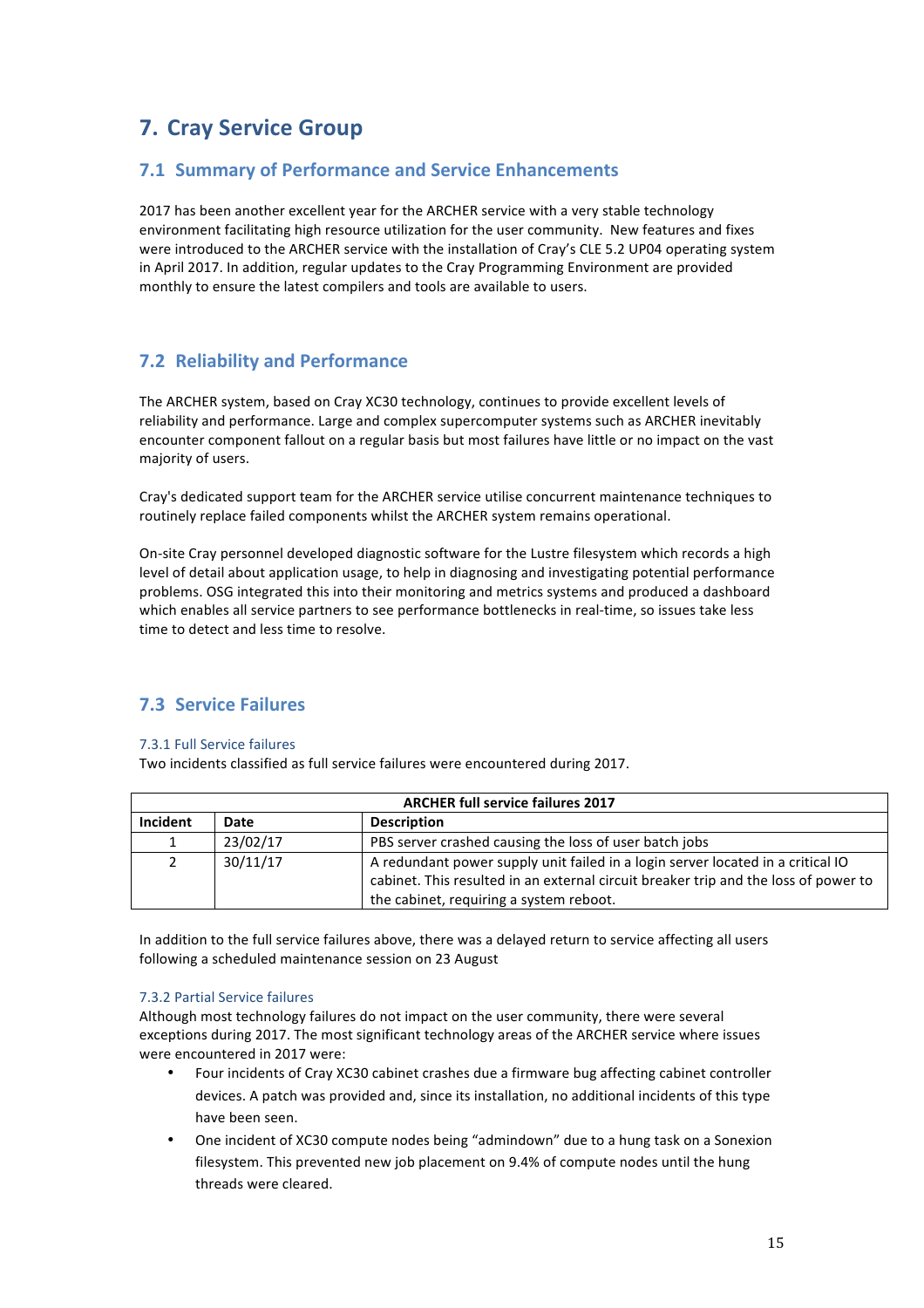# **7.4 Scheduled maintenance activities**

Only one of the permitted four dedicated maintenance session was taken by Cray in 2017, ensuring that the ARCHER system remains in the hands of the user community as much as possible. The dedicated Cray maintenance session was used to install new firmware on power rectifier components and for High Speed Network cable maintenance.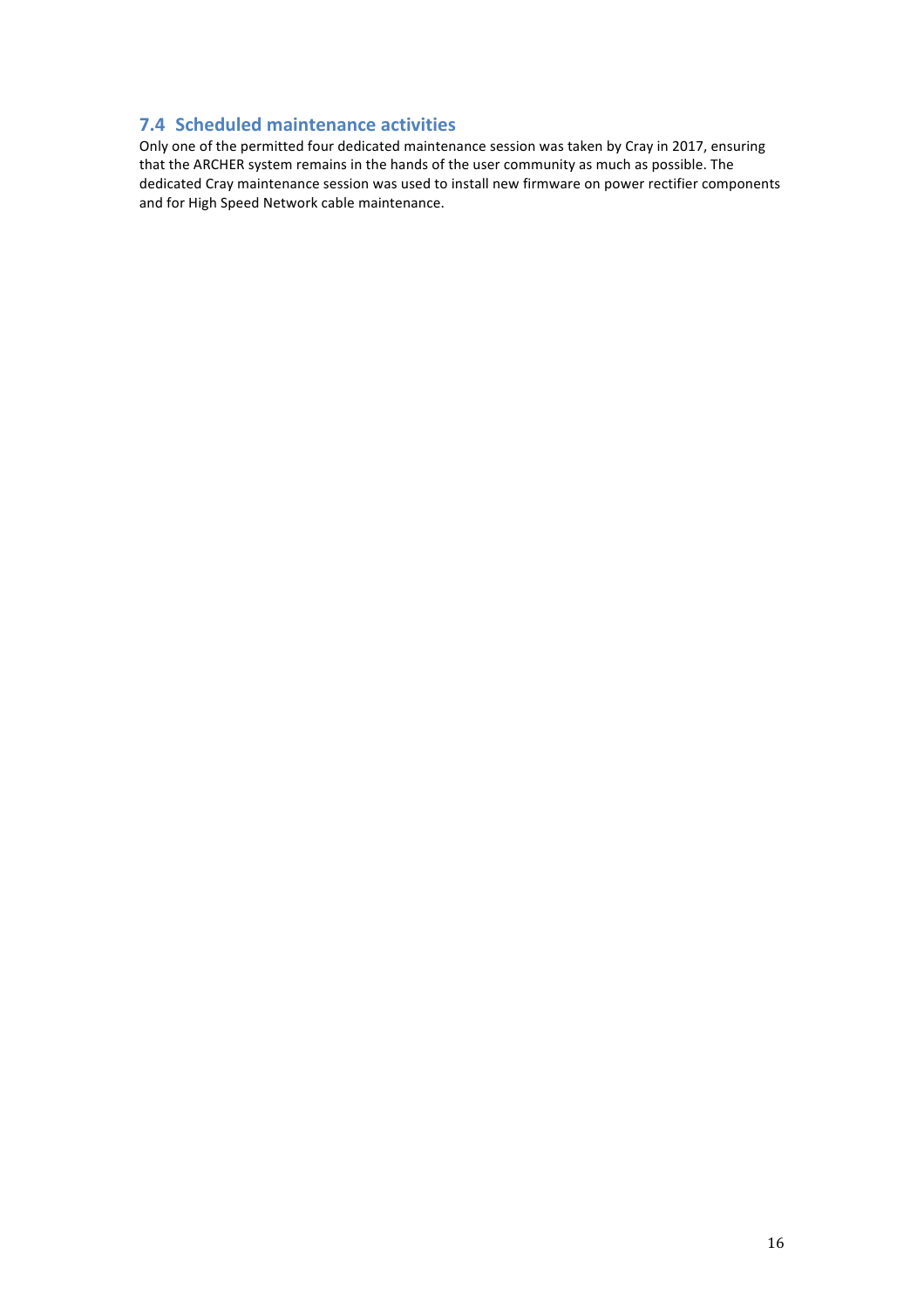# **8.** Cray Centre of Excellence (CoE)

In 2017, the driving motivation for the CoE was to focus on projects that would be beneficial beyond individual applications and to impact communities rather than specific research groups. The areas we concentrated on, with a long-term outlook, were I/O optimization, monitoring and observation and auto-tuning. Other activities are outlined in the sections below

### **8.1 Longer-term projects**

We had a range of activities relating to I/O this year. The helpdesk receives many queries relating to I/O performance and we want to be able to deal with these faster, understand the I/O requirements better, and offer advice on application design or usage that will benefit users.

#### **I/O Projects**

At the start of the year we took a hard look at the problem of how to optimize the I/O (or more broadly data movement) in applications of interest to the ARCHER and wider HPC communities. The use cases for this work were distilled from seven main application examples and what resulted is a set of requirements (for example staging, post-processing analysis, I/O avoidance, parallel I/O etc.). We took this project as far as an initial design for the components required to deliver the framework. We discussed this project with a limited number of potential partners. Although we had intended to use existing components as far as possible it soon became clear that this project would require more effort than possible under the ARCHER CoE and the work is continuing within the wider Cray EMEA Research Lab at Cray (which the CoE is part of). The CoE continued to work on I/O monitoring and analysis as described in the following sections.

#### **I/O** monitoring and analysis

Understanding how application I/O performs on a shared filesystem requires detailed information to be gathered (system-side) about the filesystem performance along with an application-centric view of I/O. This year we have developed two approaches to gain better insights into filesystem performance. Both are built on a Lustre monitoring framework developed by the Cray staff who support ARCHER on site. 

The first approach is to attempt to identify applications that behave abnormally (have a high runtime variation) on the basis that these may be perturbed if the filesystem is busy and of course they may be generating high I/O requirements as well. This approach was an extension of work done at HLRS (presented at CUG2017): we re-implemented a Spark code to ingest Lustre statistics and optimized it. This approach did highlight applications that we had already identified as high I/O usage based on helpdesk queries. This approach is limited as it requires detailed knowledge of expected application runtimes.

The second approach is to directly analyse the Lustre statistics for all applications and look for outliers that consume significant filesystem resource compared to the 'average'. We have developed software to do this and are working on new derived metrics that can identify sub-optimal application I/O. This approach is proving promising and is giving us a much faster way to check the I/O "profile" of an application at any given time when queries on filesystem performance are received. We have been feeding back our experiences and site requirements to the Cray R&D team.

#### **I/O** analysis for applications

As mentioned above, a filesystem view of application I/O is useful but we also need a better understanding of how applications interact with the file system in application terms i.e. (open(), close(), read(), write()). The CoE has developed a tool that can analyse a profile of an application's I/O calls (or any system call interaction) and display this information in useful ways. The tool proved useful first to understand the I/O performance of a python driven application by using the option to generate a timeline of I/O operation sizes. This showed that there was a large number of small reads but at the same time many large (1MB) lustre-friendly reads. This sort of behaviour is hidden by gross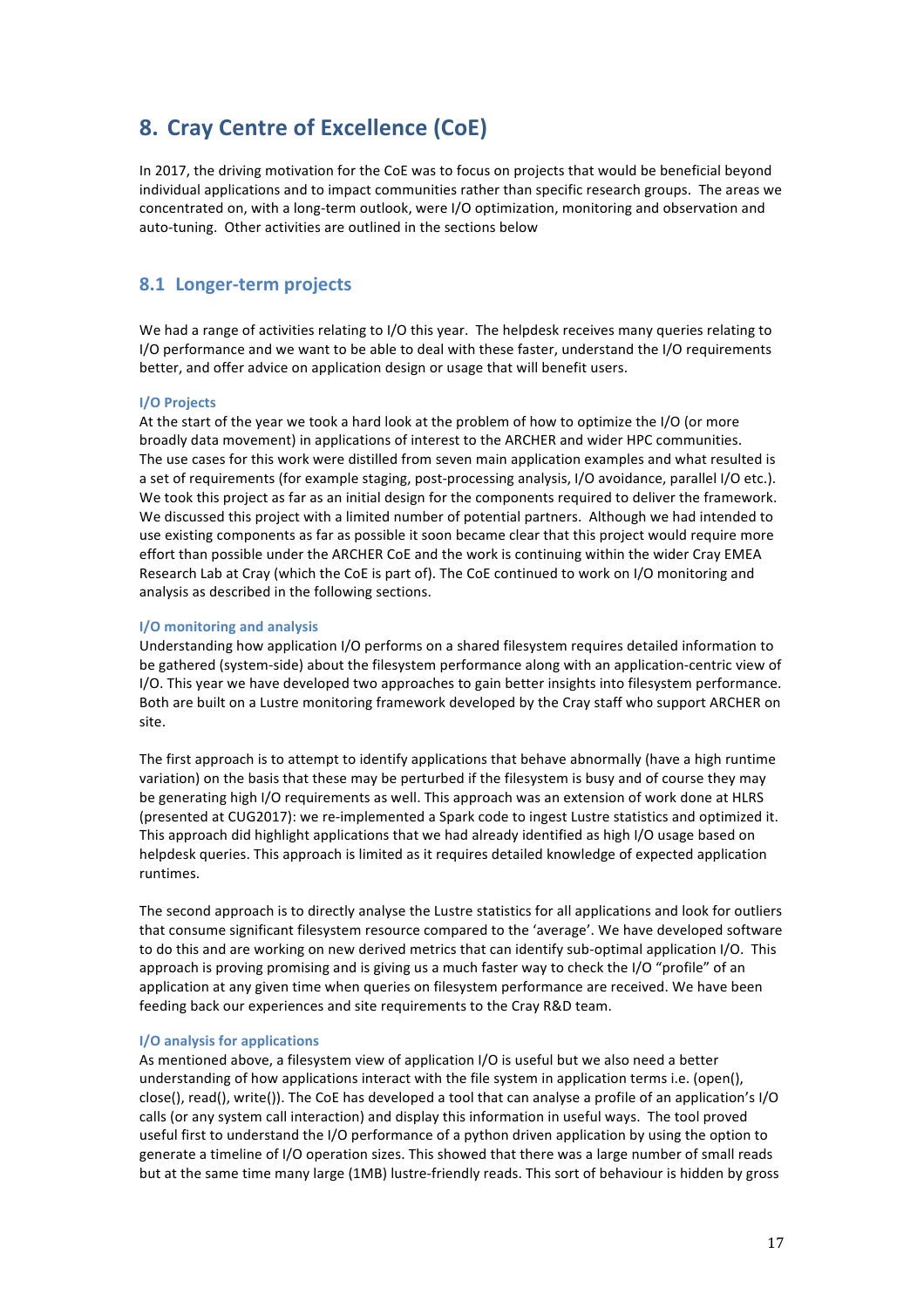averages. The tool has proved useful in identifying other issues with applications that were nonobvious. We continue to refine this tool and use it to directly understand applications.

#### **Auto-Tuning**

This year we have continued our interaction with NCAS and have successfully used the auto-tuning framework to tune input parameters for runs of the Unified Model. This is a limited use of the framework which can for example inject code and parameters into applications. Initial effort has enabled runtime tuning of parameters (set in namelists and run scripts) relating to parallel decomposition and segment size.

New features to support parameter injection in input namelists, perform scientific validation of runs, and support multiple line build and execution commands were added. The source code along with the documentation has been moved to a git repository. The results were very positive showing how the framework can automatically determine the best from the set of parameters.

## **8.2 Training and workshops**

The CoE assisted with various workshops during the year.

- Harvey Richardson presented two talks (covering Lustre architecture, internals and tuning) at the ARCHER Parallel I/O course in Durham on  $30<sup>th</sup>$  March. It was interesting to hear about the challenges of other system administrators in supporting diverse I/O workflows on Lustre and GPFS.
- Karthee Sivalingam assisted with the *Hands-on Porting and Optimisation Workshop: Making the most of ARCHER* course held in Birmingham in April
- Harvey Richardson, Karthee Sivalingam and Adrian Tate visited the NCAS group to discuss current project status.
- Harvey Richardson attended the CDT in Pervasive Parallelism Student Showcase event held in May where he was able to discuss projects with students and, in particular, offer advice on projects using ARCHER.
- Karthee Sivalingam attended the first day of the ARCHER Champions meeting at STFC in June.
- Adrian Tate and Harvey Richardson attended and prepared for the GW4 ARM Hackathon in Bristol Nov  $1<sup>st</sup>$  and 2nd.

## **8.3 Tier-2 HPC integration**

As agreed with EPRSC, a small number of ARCHER CoE days have been allocated to support the GW4 Tier-2 HPC centre and for general tier-2 integration. Around 8 days of support were allocated to this activity, largely focused on the preparations for the Hackathon activities.

## **8.4 ARCHER queries and software**

The CoE helps resolve a range of issues that come in from users via the helpdesk or EPCC staff, some of which require significant effort and need interaction with Cray R&D experts.

Of particular note were the following interactions.

We were able to identify why the EPCC benchio benchmark was performing sub-optimally for shared HDF5 files and provide an application workaround to flush metadata and recover the expected performance.

One project was looking for a way to analyse network traffic for a CFD application in a mosaic view with traffic attributed to levels in the network hierarchy. We developed a python tool to postprocess